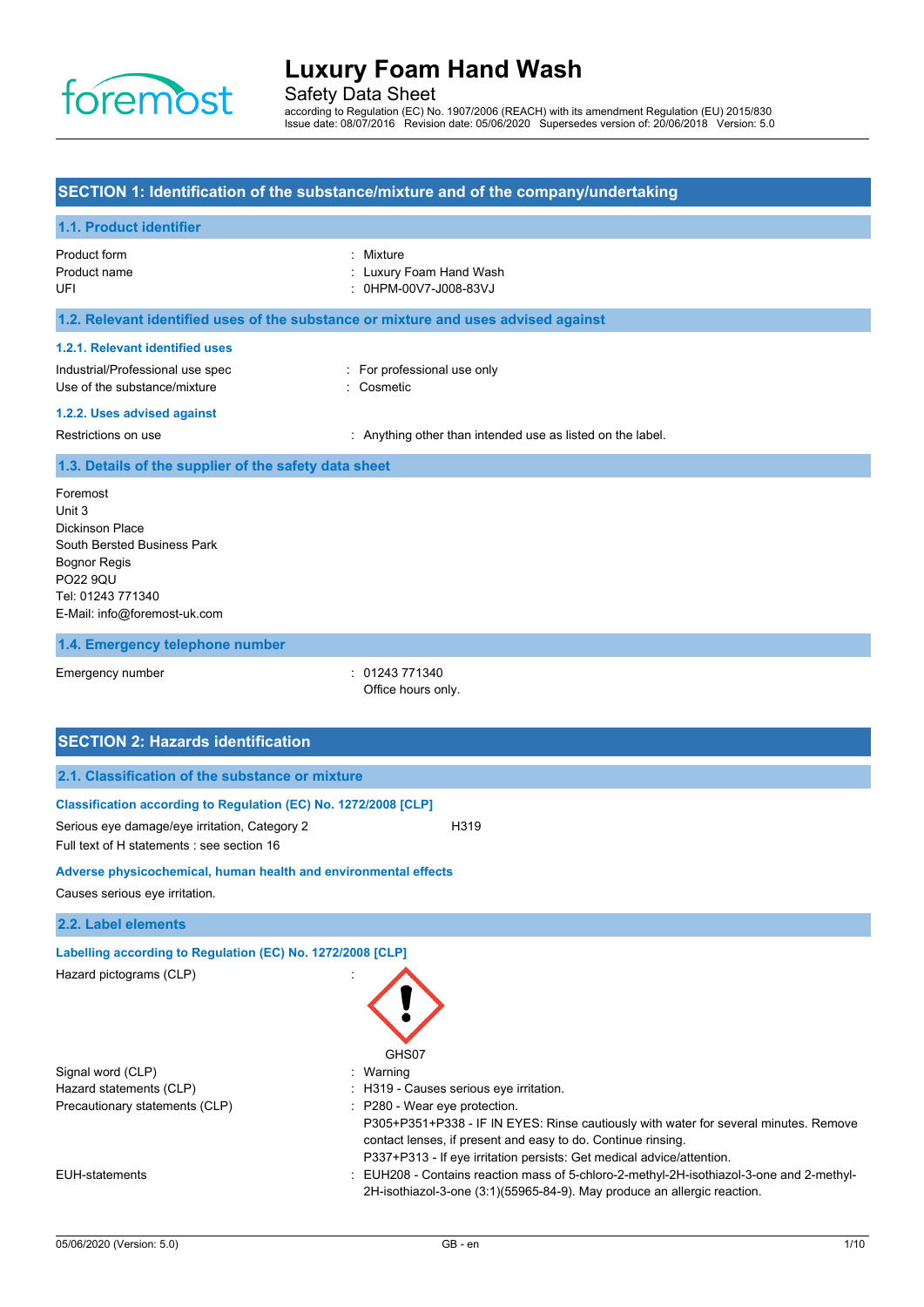Safety Data Sheet

according to Regulation (EC) No. 1907/2006 (REACH) with its amendment Regulation (EU) 2015/830

#### **2.3. Other hazards**

No additional information available

### **SECTION 3: Composition/information on ingredients**

### **3.1. Substances**

#### Not applicable

#### **3.2. Mixtures**

| <b>Name</b>                                                                                       | <b>Product identifier</b>                                                 | $\frac{9}{6}$      | <b>Classification according to</b><br><b>Regulation (EC) No.</b><br>1272/2008 [CLP]                                                                                                                                                                                              |
|---------------------------------------------------------------------------------------------------|---------------------------------------------------------------------------|--------------------|----------------------------------------------------------------------------------------------------------------------------------------------------------------------------------------------------------------------------------------------------------------------------------|
| Alcohols, C12-14(even numbered), ethoxylated,<br>sulfates, sodium salts (< 2.5EO)                 | (CAS-No.) 68891-38-3<br>(EC-No.) 500-234-8<br>(REACH-no) 01-2119488639-16 | $\geq 1 - \leq 10$ | Skin Irrit. 2, H315<br>Eye Dam. 1, H318<br>Aquatic Chronic 3, H412                                                                                                                                                                                                               |
| Amides, C8-18(even numbered) and C18(unsatd.),<br>n,n-bis(hydroxyethyl)                           | (EC-No.) 931-329-6<br>(REACH-no) 01-2119490100-53                         | $\geq 1 - \leq 10$ | Skin Irrit. 2, H315<br>Eye Dam. 1, H318<br>Aquatic Chronic 2, H411                                                                                                                                                                                                               |
| reaction mass of 5-chloro-2-methyl-2H-isothiazol-3-<br>one and 2-methyl-2H-isothiazol-3-one (3:1) | (CAS-No.) 55965-84-9<br>(EC Index-No.) 613-167-00-5                       | < 1                | Acute Tox. 3 (Oral), H301<br>Acute Tox. 2 (Dermal), H310<br>Acute Tox. 2 (Inhalation), H330<br>Acute Tox. 3<br>(Inhalation:dust, mist), H331<br>Skin Corr. 1C, H314<br>Eye Dam. 1, H318<br>Skin Sens. 1A, H317<br>Aquatic Acute 1, H400 (M=10)<br>Aquatic Chronic 1, H410 (M=10) |

| <b>Specific concentration limits:</b>                                                             |                                                                           |                                                                                                                                                                                                    |
|---------------------------------------------------------------------------------------------------|---------------------------------------------------------------------------|----------------------------------------------------------------------------------------------------------------------------------------------------------------------------------------------------|
| <b>Name</b>                                                                                       | <b>Product identifier</b>                                                 | <b>Specific concentration limits</b>                                                                                                                                                               |
| Alcohols, C12-14 (even numbered), ethoxylated,<br>sulfates, sodium salts (< 2.5EO)                | (CAS-No.) 68891-38-3<br>(EC-No.) 500-234-8<br>(REACH-no) 01-2119488639-16 | ( 5 ≤C < 10) Eye Irrit. 2, H319<br>(10 ≤C < 100) Eye Dam. 1, H318                                                                                                                                  |
| reaction mass of 5-chloro-2-methyl-2H-isothiazol-3-<br>one and 2-methyl-2H-isothiazol-3-one (3:1) | (CAS-No.) 55965-84-9<br>(EC Index-No.) 613-167-00-5                       | (0.0015 ≤C ≤ 100) Skin Sens. 1A, H317<br>( 0.06 ≤C < 0.6) Skin Irrit. 2, H315<br>$(0.06 \leq C < 0.6)$ Eye Irrit. 2, H319<br>(0.6 ≤C ≤ 100) Skin Corr. 1C, H314<br>(0.6 ≤C ≤ 100) Eye Dam. 1, H318 |
| Full text of H-statements: see section 16                                                         |                                                                           |                                                                                                                                                                                                    |

**SECTION 4: First aid measures 4.1. Description of first aid measures** First-aid measures after inhalation : Remove person to fresh air and keep comfortable for breathing. First-aid measures after skin contact : Wash skin with plenty of water. First-aid measures after eye contact : Rinse cautiously with water for several minutes. Remove contact lenses, if present and easy to do. Continue rinsing. If eye irritation persists: Get medical advice/attention. First-aid measures after ingestion : Call a poison center or a doctor if you feel unwell. **4.2. Most important symptoms and effects, both acute and delayed** Symptoms/effects after eye contact : Eye irritation.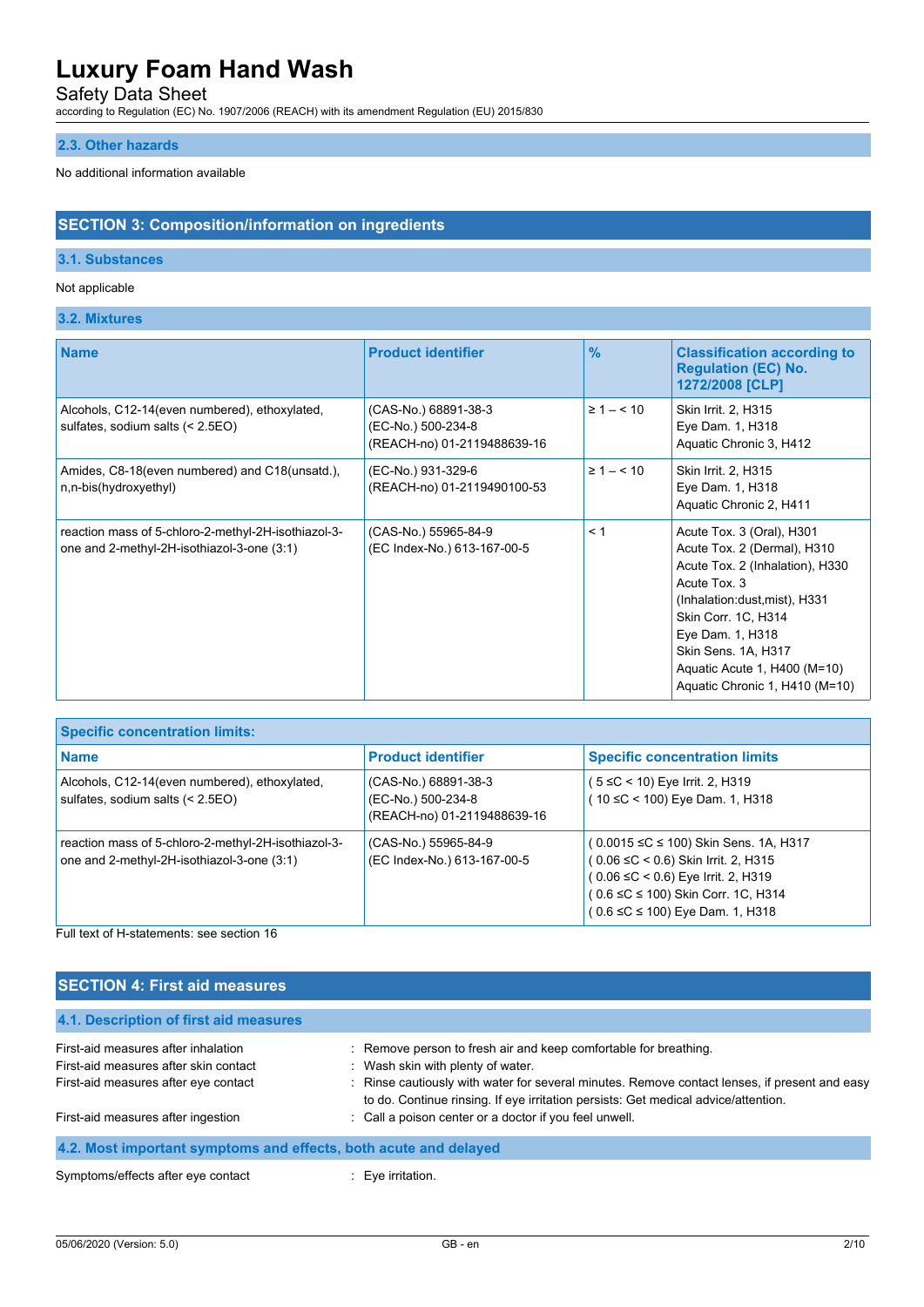Safety Data Sheet

according to Regulation (EC) No. 1907/2006 (REACH) with its amendment Regulation (EU) 2015/830

**4.3. Indication of any immediate medical attention and special treatment needed**

Treat symptomatically.

| <b>SECTION 5: Firefighting measures</b>                    |                                                                                                                                             |  |
|------------------------------------------------------------|---------------------------------------------------------------------------------------------------------------------------------------------|--|
| 5.1. Extinguishing media                                   |                                                                                                                                             |  |
| Suitable extinguishing media                               | : Water spray. Dry powder. Foam. Carbon dioxide.                                                                                            |  |
| 5.2. Special hazards arising from the substance or mixture |                                                                                                                                             |  |
| Hazardous decomposition products in case of fire           | : Toxic fumes may be released.                                                                                                              |  |
| 5.3. Advice for firefighters                               |                                                                                                                                             |  |
| Protection during firefighting                             | : Do not attempt to take action without suitable protective equipment. Self-contained<br>breathing apparatus. Complete protective clothing. |  |

| <b>SECTION 6: Accidental release measures</b>                     |                                                                                                                                                                |  |
|-------------------------------------------------------------------|----------------------------------------------------------------------------------------------------------------------------------------------------------------|--|
|                                                                   | 6.1. Personal precautions, protective equipment and emergency procedures                                                                                       |  |
| 6.1.1. For non-emergency personnel<br><b>Emergency procedures</b> | : Ventilate spillage area. Avoid contact with skin and eyes.                                                                                                   |  |
| 6.1.2. For emergency responders                                   |                                                                                                                                                                |  |
| Protective equipment                                              | : Do not attempt to take action without suitable protective equipment. For further information<br>refer to section 8: "Exposure controls/personal protection". |  |
| <b>6.2. Environmental precautions</b>                             |                                                                                                                                                                |  |
| Avoid release to the environment.                                 |                                                                                                                                                                |  |
| C 2 Methodo and motorial for containment and classica un          |                                                                                                                                                                |  |

| <b>U.J. MCMOUS AND MACHALIST CONTAINING AND COMMUNISTIES</b> |                                                                                                                  |  |
|--------------------------------------------------------------|------------------------------------------------------------------------------------------------------------------|--|
| Methods for cleaning up<br>Other information                 | Take up liquid spill into absorbent material.<br>: Dispose of materials or solid residues at an authorized site. |  |
| 6.4. Reference to other sections                             |                                                                                                                  |  |

For further information refer to section 13.

| <b>SECTION 7: Handling and storage</b>                            |                                                                                                                         |  |  |
|-------------------------------------------------------------------|-------------------------------------------------------------------------------------------------------------------------|--|--|
|                                                                   |                                                                                                                         |  |  |
| 7.1. Precautions for safe handling                                |                                                                                                                         |  |  |
| Precautions for safe handling                                     | : Ensure good ventilation of the work station. Avoid contact with skin and eyes. Wear<br>personal protective equipment. |  |  |
| Hygiene measures                                                  | : Do not eat, drink or smoke when using this product. Always wash hands after handling the<br>product.                  |  |  |
| 7.2. Conditions for safe storage, including any incompatibilities |                                                                                                                         |  |  |
| Storage conditions                                                | Store in a well-ventilated place. Keep cool.                                                                            |  |  |
| Incompatible products                                             | : Oxidizing agent. Strong acids. Strong bases.                                                                          |  |  |
| Special rules on packaging                                        | : Keep only in original container. Store in a closed container.                                                         |  |  |
| 7.3. Specific end use(s)                                          |                                                                                                                         |  |  |

No additional information available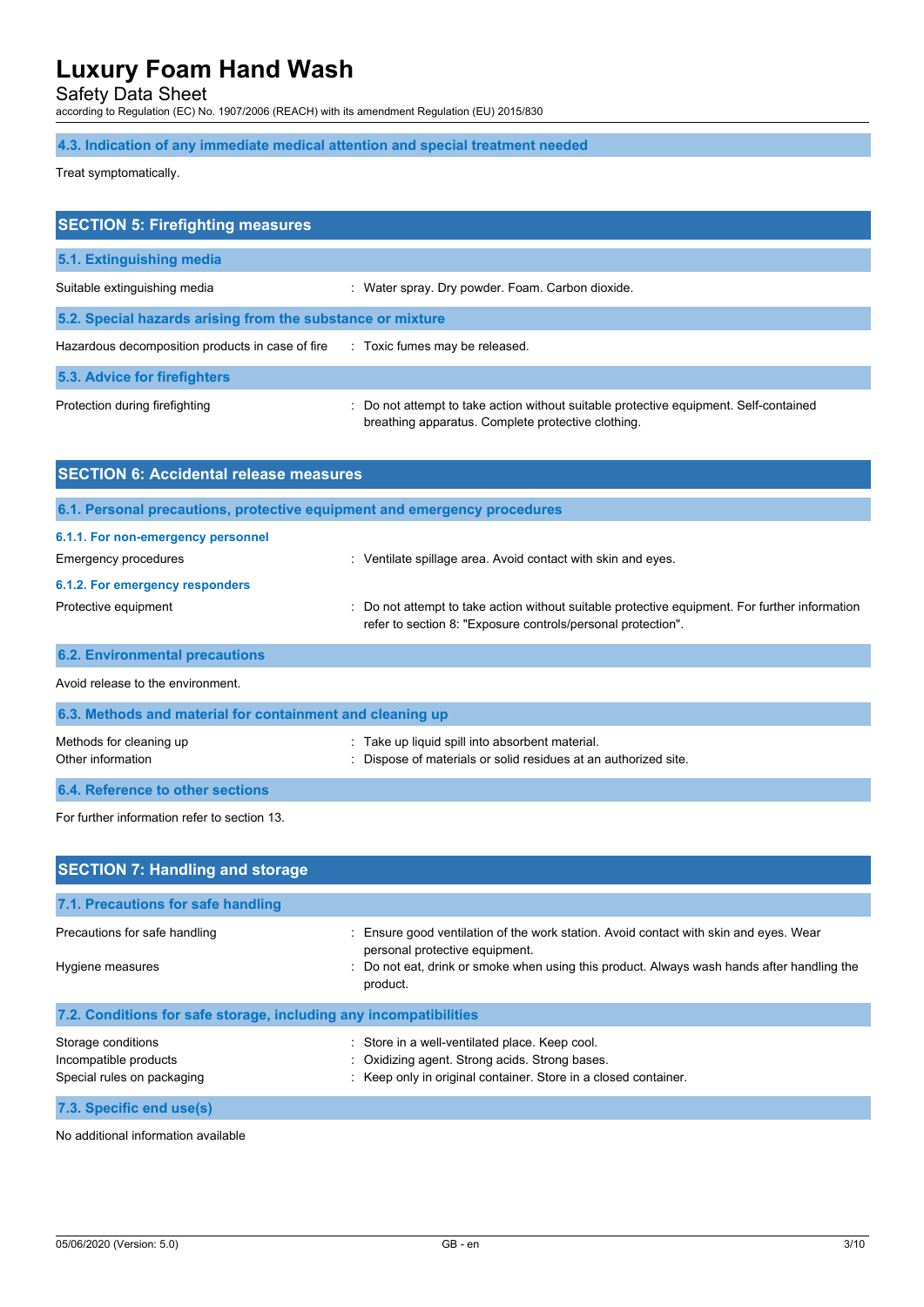### Safety Data Sheet

according to Regulation (EC) No. 1907/2006 (REACH) with its amendment Regulation (EU) 2015/830

#### **SECTION 8: Exposure controls/personal protection**

#### **8.1. Control parameters**

#### No additional information available

**8.2. Exposure controls**

#### **Appropriate engineering controls:**

Ensure good ventilation of the work station.

#### **Hand protection:**

Where a risk of contact with hands is likely, suitable chemical resistant gloves is recommended.

#### **Eye protection:**

Safety glasses. Use eye protection according to EN 166.

#### **Skin and body protection:**

If direct or repeated skin contact is likely, wear suitable protective clothing

#### **Respiratory protection:**

Not required under normal conditions of use.

#### **Personal protective equipment symbol(s):**



#### **Environmental exposure controls:**

Avoid release to the environment.

#### **Other information:**

When used as a cosmetic product, as per (EC) No. 1223/2009, personal protective equipment is not required if used under normal conditions of use.

## **SECTION 9: Physical and chemical properties**

#### **9.1. Information on basic physical and chemical properties**

| Physical state                             | : Liguid            |
|--------------------------------------------|---------------------|
| Colour                                     | $\therefore$ Blue.  |
| Odour                                      | : White Oak.        |
| Odour threshold                            | No data available   |
| рH                                         | $: 4-8$             |
| Relative evaporation rate (butylacetate=1) | No data available   |
| Melting point                              | Not applicable      |
| Freezing point                             | No data available   |
| Boiling point                              | No data available   |
| Flash point                                | No data available   |
| Auto-ignition temperature                  | No data available   |
| Decomposition temperature                  | : No data available |
| Flammability (solid, gas)                  | Not applicable      |
| Vapour pressure                            | No data available   |
| Relative vapour density at 20 °C           | No data available   |
| Relative density                           | No data available   |
| Density                                    | $: 1 - 1.2$         |
| Solubility                                 | No data available   |
|                                            |                     |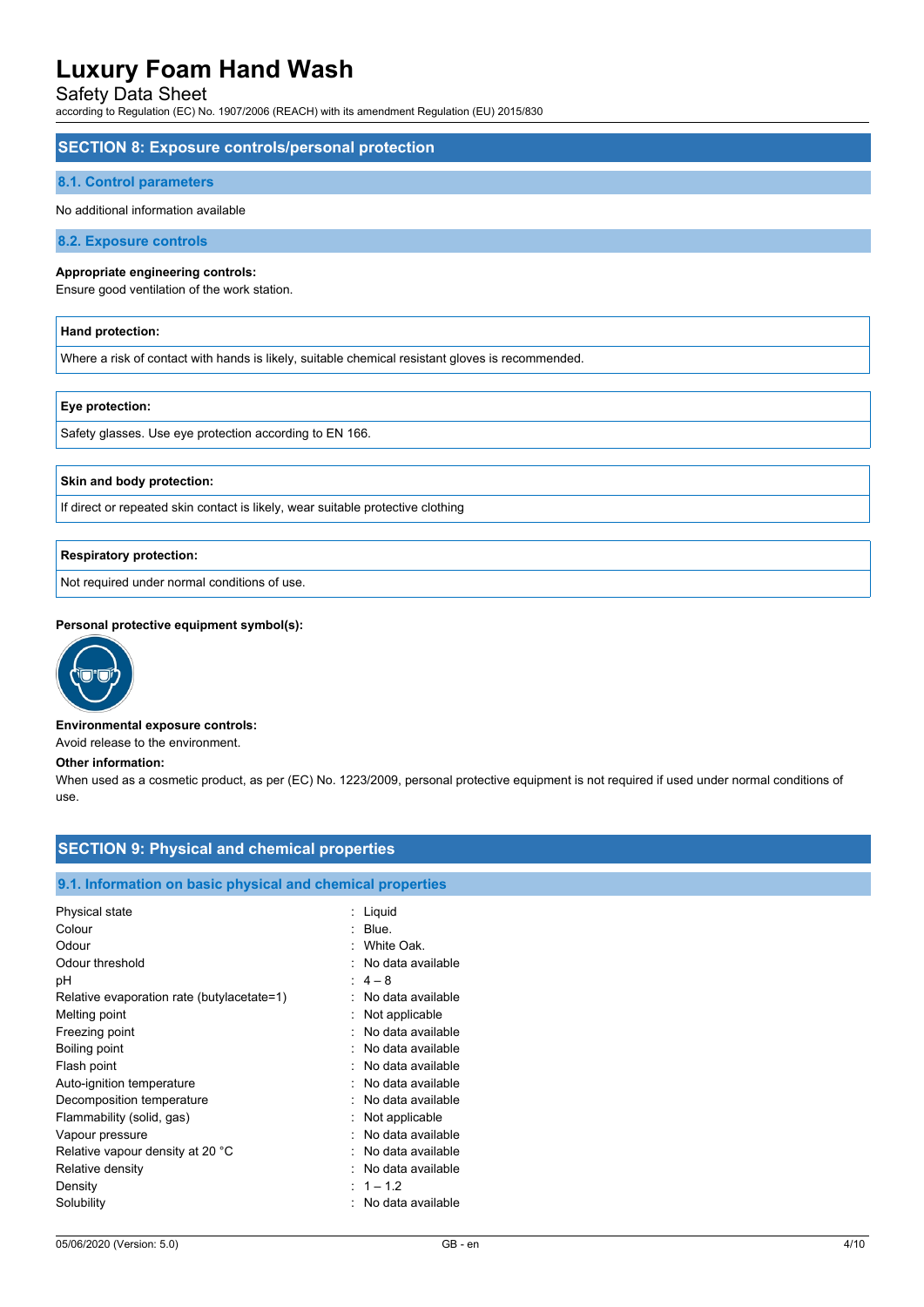Safety Data Sheet

according to Regulation (EC) No. 1907/2006 (REACH) with its amendment Regulation (EU) 2015/830

| Partition coefficient n-octanol/water (Log Pow) | : No data available |
|-------------------------------------------------|---------------------|
| Viscosity, kinematic                            | : No data available |
| Viscosity, dynamic                              | : No data available |
| Explosive properties                            | : No data available |
| Oxidising properties                            | : No data available |
| <b>Explosive limits</b>                         | : No data available |

#### **9.2. Other information**

No additional information available

### **SECTION 10: Stability and reactivity**

#### **10.1. Reactivity**

The product is non-reactive under normal conditions of use, storage and transport.

#### **10.2. Chemical stability**

Stable under normal conditions.

#### **10.3. Possibility of hazardous reactions**

No dangerous reactions known under normal conditions of use.

**10.4. Conditions to avoid**

None under recommended storage and handling conditions (see section 7).

**10.5. Incompatible materials**

No additional information available

**10.6. Hazardous decomposition products**

Under normal conditions of storage and use, hazardous decomposition products should not be produced.

| <b>SECTION 11: Toxicological information</b>                                    |                                                          |  |
|---------------------------------------------------------------------------------|----------------------------------------------------------|--|
| 11.1. Information on toxicological effects                                      |                                                          |  |
| Acute toxicity (oral)<br>Acute toxicity (dermal)<br>Acute toxicity (inhalation) | : Not classified<br>: Not classified<br>: Not classified |  |
| Amides, C8-18(even numbered) and C18(unsatd.), n,n-bis(hydroxyethyl)            |                                                          |  |
| LD50 oral rat                                                                   | 5000 mg/kg                                               |  |

| <b>SUUU mg/kg</b>                                                                                                                                                                                                                                             |
|---------------------------------------------------------------------------------------------------------------------------------------------------------------------------------------------------------------------------------------------------------------|
| > 2000 mg/kg bodyweight Animal: rabbit, Guideline: other: Modification of the techniques<br>described in Appraisal of the Safety of Chemicals in Foods, Drugs & Cosmetics, compiled<br>by staff of the Division of Pharmacology, Food and Drug Administration |
| : Not classified<br>$pH: 4-8$                                                                                                                                                                                                                                 |
| : Causes serious eye irritation.                                                                                                                                                                                                                              |
| $pH: 4-8$                                                                                                                                                                                                                                                     |
| : Not classified                                                                                                                                                                                                                                              |
| : Not classified                                                                                                                                                                                                                                              |
| : Not classified                                                                                                                                                                                                                                              |
| Not classified                                                                                                                                                                                                                                                |
| : Not classified                                                                                                                                                                                                                                              |
| Not classified                                                                                                                                                                                                                                                |
| ٠.                                                                                                                                                                                                                                                            |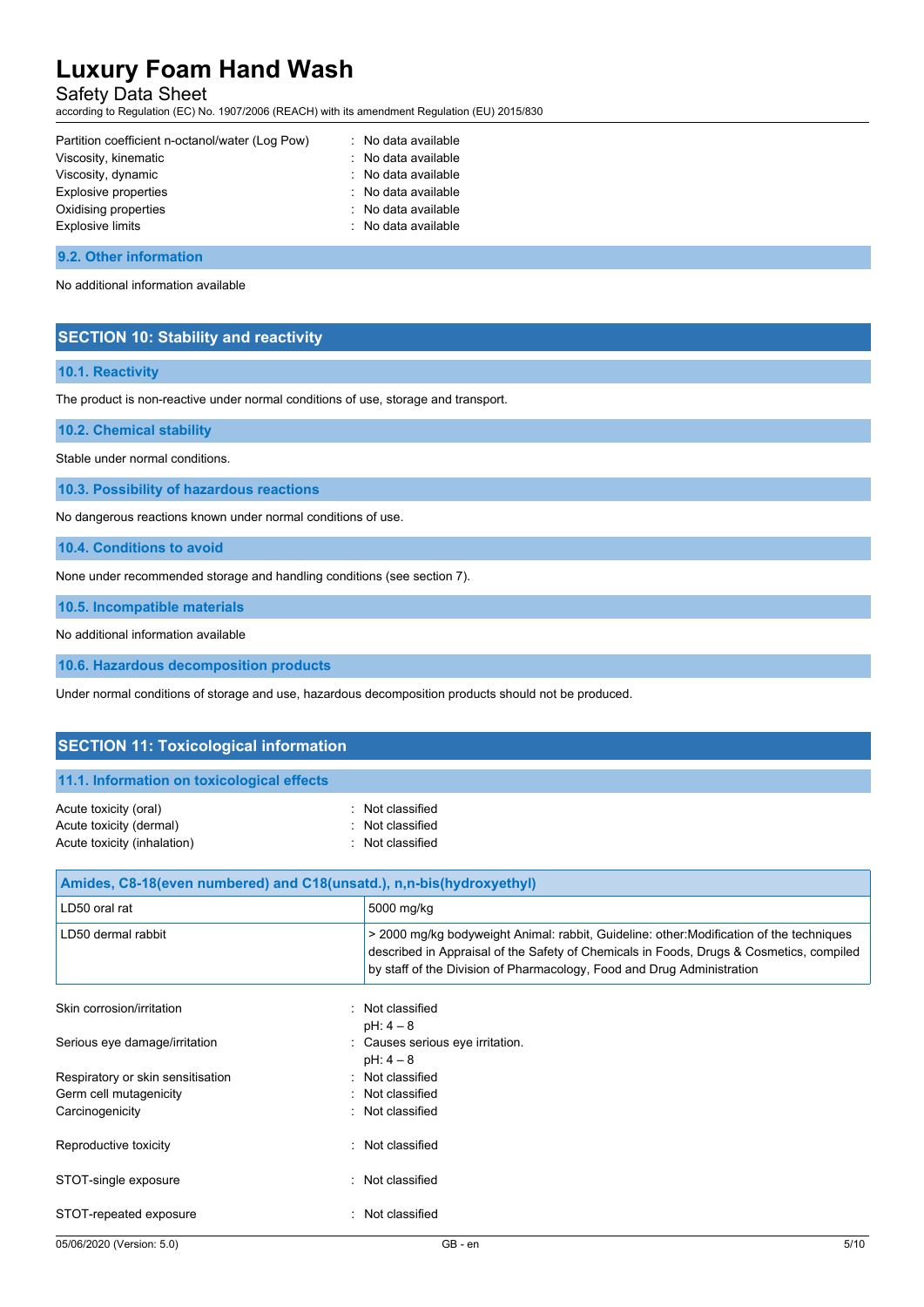Safety Data Sheet

according to Regulation (EC) No. 1907/2006 (REACH) with its amendment Regulation (EU) 2015/830

| Amides, C8-18(even numbered) and C18(unsatd.), n,n-bis(hydroxyethyl)                        |                                                                                                                       |  |
|---------------------------------------------------------------------------------------------|-----------------------------------------------------------------------------------------------------------------------|--|
| LOAEL (dermal, rat/rabbit, 90 days)                                                         | 50 mg/kg bodyweight Animal: rat                                                                                       |  |
| NOAEL (oral, rat, 90 days)                                                                  | >750 mg/kg bodyweight Animal: rat, Guideline: OECD Guideline 407 (Repeated Dose 28-<br>Day Oral Toxicity in Rodents)  |  |
|                                                                                             |                                                                                                                       |  |
| Alcohols, C12-14(even numbered), ethoxylated, sulfates, sodium salts (< 2.5EO) (68891-38-3) |                                                                                                                       |  |
| NOAEL (oral, rat, 90 days)                                                                  | > 225 mg/kg bodyweight Animal: rat, Guideline: OECD Guideline 408 (Repeated Dose 90-<br>Day Oral Toxicity in Rodents) |  |
|                                                                                             |                                                                                                                       |  |

Aspiration hazard **in the case of the Case of the Case of the Case of the Case of the Case of the Case of the Case of the Case of the Case of the Case of the Case of the Case of the Case of the Case of the Case of the Case** 

| <b>SECTION 12: Ecological information</b>                    |                                                                                                                            |  |
|--------------------------------------------------------------|----------------------------------------------------------------------------------------------------------------------------|--|
| 12.1. Toxicity                                               |                                                                                                                            |  |
| Ecology - general                                            | : The product is not considered harmful to aquatic organisms nor to cause long-term adverse<br>effects in the environment. |  |
| Hazardous to the aquatic environment, short-term<br>(acute)  | : Not classified                                                                                                           |  |
| Hazardous to the aquatic environment, long-term<br>(chronic) | : Not classified                                                                                                           |  |

| reaction mass of 5-chloro-2-methyl-2H-isothiazol-3-one and 2-methyl-2H-isothiazol-3-one (3:1) (55965-84-9) |                                                   |  |
|------------------------------------------------------------------------------------------------------------|---------------------------------------------------|--|
| LC50 fish 1                                                                                                | 0.22 mg/l (rainbow trout)                         |  |
| EC50 Daphnia 1                                                                                             | 0.1 mg/l (daphnia)                                |  |
| EC50 72h algae (1)                                                                                         | 0.048 mg/l (pseudokirchneriella subcapitata)      |  |
| NOEC chronic fish                                                                                          | 0.098 mg/l (rainbow trout) 28d                    |  |
| NOEC chronic crustacea                                                                                     | $0.004$ mg/l (daphnia) / 21d                      |  |
| NOEC chronic algae                                                                                         | 0.0012 mg/l (pseudokirchneriella subcapitata) 72h |  |

| Amides, C8-18(even numbered) and C18(unsatd.), n,n-bis(hydroxyethyl) |                                                                                                              |
|----------------------------------------------------------------------|--------------------------------------------------------------------------------------------------------------|
| LC50 fish 1                                                          | $2.4$ mg/l                                                                                                   |
| EC50 Daphnia 1                                                       | $3.2 \text{ mq/l}$                                                                                           |
| EC50 72h algae (1)                                                   | $3.9$ mg/l                                                                                                   |
| LOEC (chronic)                                                       | 0.24 mg/l Test organisms (species): Daphnia magna Duration: '21 d'                                           |
| NOEC (chronic)                                                       | 0.07 mg/l Test organisms (species): Daphnia magna Duration: '21 d'                                           |
| NOEC chronic fish                                                    | 0.32 mg/l Test organisms (species): Oncorhynchus mykiss (previous name: Salmo<br>gairdneri) Duration: '28 d' |

| Alcohols, C12-14(even numbered), ethoxylated, sulfates, sodium salts (< 2.5EO) (68891-38-3) |                                                                                                         |
|---------------------------------------------------------------------------------------------|---------------------------------------------------------------------------------------------------------|
| $LC50$ fish 1                                                                               | 7.1 mg/l Test organisms (species): Danio rerio (previous name: Brachydanio rerio)                       |
| EC50 Daphnia 1                                                                              | 7.2 mg/l Test organisms (species): Daphnia magna                                                        |
| EC50 Daphnia 2                                                                              | 7.4 mg/l Test organisms (species): Daphnia magna                                                        |
| EC50 72h algae (1)                                                                          | 27 mg/l Test organisms (species): Desmodesmus subspicatus (previous name:<br>Scenedesmus subspicatus)   |
| EC50 72h algae (2)                                                                          | 27.7 mg/l Test organisms (species): Desmodesmus subspicatus (previous name:<br>Scenedesmus subspicatus) |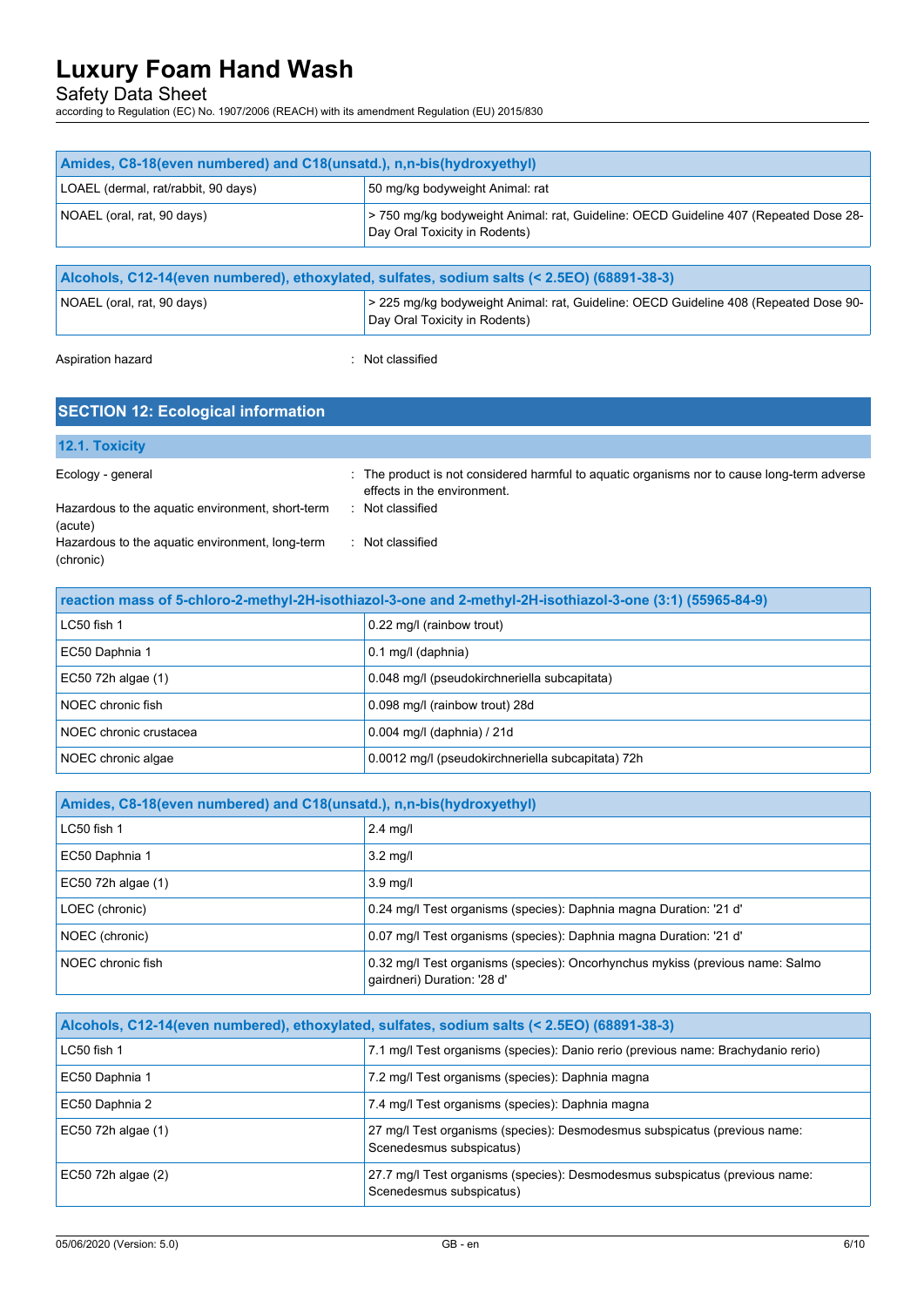## Safety Data Sheet

according to Regulation (EC) No. 1907/2006 (REACH) with its amendment Regulation (EU) 2015/830

| NOEC (chronic)                           | 0.27 mg/l Test organisms (species): Daphnia magna Duration: '21 d'                                           |
|------------------------------------------|--------------------------------------------------------------------------------------------------------------|
| NOEC chronic fish                        | 0.14 mg/l Test organisms (species): Oncorhynchus mykiss (previous name: Salmo<br>gairdneri) Duration: '28 d' |
| 12.2. Persistence and degradability      |                                                                                                              |
| No additional information available      |                                                                                                              |
| 12.3. Bioaccumulative potential          |                                                                                                              |
| No additional information available      |                                                                                                              |
| 12.4. Mobility in soil                   |                                                                                                              |
| No additional information available      |                                                                                                              |
| 12.5. Results of PBT and vPvB assessment |                                                                                                              |
| No additional information available      |                                                                                                              |
| 12.6. Other adverse effects              |                                                                                                              |
| No additional information available      |                                                                                                              |

## **SECTION 13: Disposal considerations**

**13.1. Waste treatment methods**

Waste treatment methods : Dispose of contents/container in accordance with licensed collector's sorting instructions.

### **SECTION 14: Transport information**

| In accordance with ADR / RID / IMDG / IATA / ADN |               |               |               |               |
|--------------------------------------------------|---------------|---------------|---------------|---------------|
| <b>ADR</b>                                       | <b>IMDG</b>   | <b>IATA</b>   | <b>ADN</b>    | <b>RID</b>    |
| 14.1. UN number                                  |               |               |               |               |
| Not regulated                                    | Not regulated | Not regulated | Not regulated | Not regulated |
| 14.2. UN proper shipping name                    |               |               |               |               |
| Not regulated                                    | Not regulated | Not regulated | Not regulated | Not regulated |
| 14.3. Transport hazard class(es)                 |               |               |               |               |
| Not regulated                                    | Not regulated | Not regulated | Not regulated | Not regulated |
| 14.4. Packing group                              |               |               |               |               |
| Not regulated                                    | Not regulated | Not regulated | Not regulated | Not regulated |
| <b>14.5. Environmental hazards</b>               |               |               |               |               |
| Not regulated                                    | Not regulated | Not regulated | Not regulated | Not regulated |
| No supplementary information available           |               |               |               |               |

**14.6. Special precautions for user**

**Overland transport** Not regulated **Transport by sea** Not regulated **Air transport** Not regulated **Inland waterway transport** Not regulated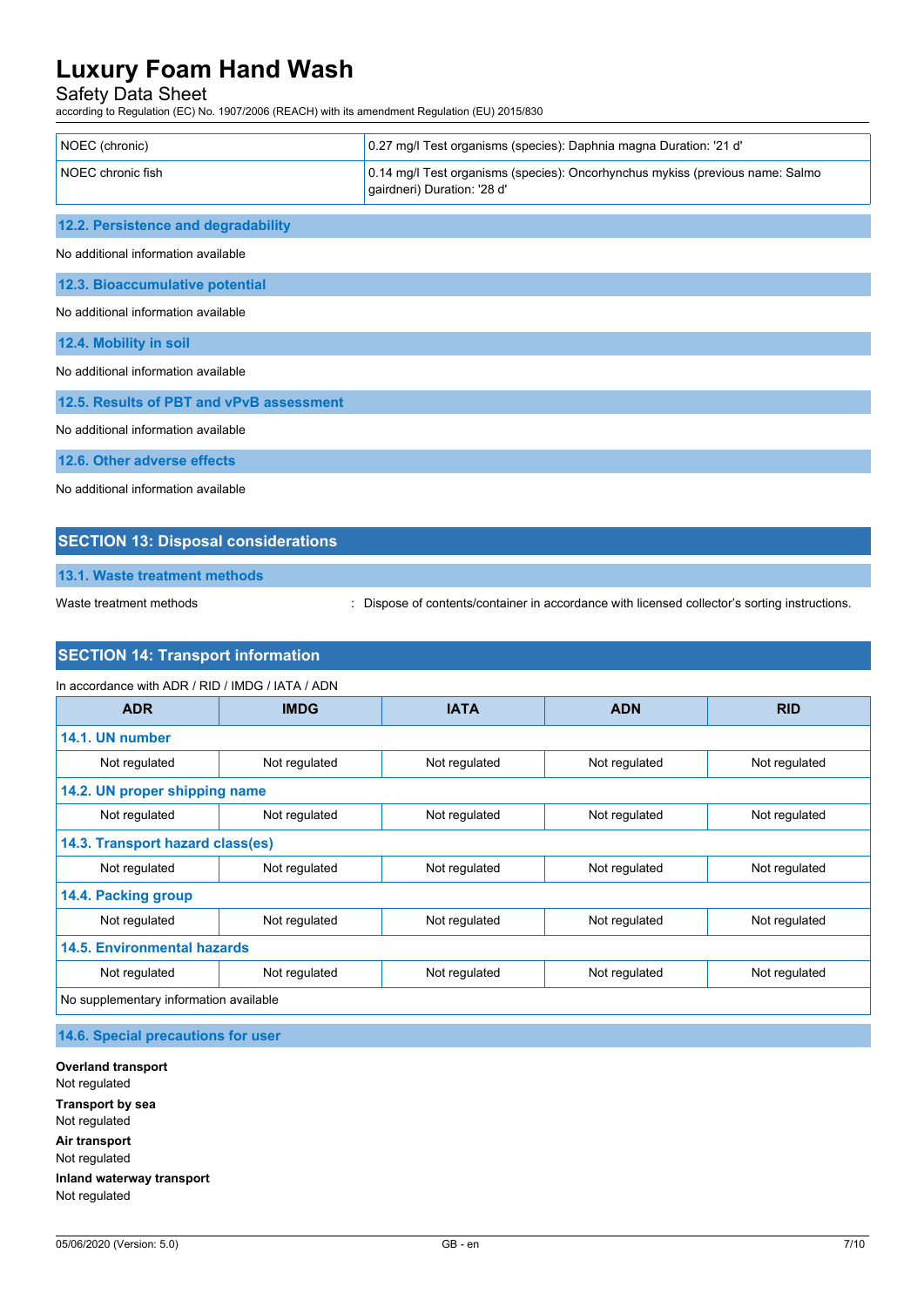Safety Data Sheet

according to Regulation (EC) No. 1907/2006 (REACH) with its amendment Regulation (EU) 2015/830

#### **Rail transport**

Not regulated

#### **14.7. Transport in bulk according to Annex II of Marpol and the IBC Code**

Not applicable

### **SECTION 15: Regulatory information**

**15.1. Safety, health and environmental regulations/legislation specific for the substance or mixture**

#### **15.1.1. EU-Regulations**

Contains no REACH substances with Annex XVII restrictions

Contains no substance on the REACH candidate list

Contains no REACH Annex XIV substances

Contains no substance subject to Regulation (EU) No 649/2012 of the European Parliament and of the Council of 4 July 2012 concerning the export and import of hazardous chemicals.

Contains no substance subject to Regulation (EU) No 2019/1021 of the European Parliament and of the Council of 20 June 2019 on persistent organic pollutants

#### **15.1.2. National regulations**

No additional information available

**15.2. Chemical safety assessment**

No chemical safety assessment has been carried out

### **SECTION 16: Other information**

| Abbreviations and acronyms: |                                                                                                 |
|-----------------------------|-------------------------------------------------------------------------------------------------|
| <b>ADN</b>                  | European Agreement concerning the International Carriage of Dangerous Goods by Inland Waterways |
| <b>ADR</b>                  | European Agreement concerning the International Carriage of Dangerous Goods by Road             |
| <b>ATE</b>                  | <b>Acute Toxicity Estimate</b>                                                                  |
| <b>BLV</b>                  | <b>Biological limit value</b>                                                                   |
| CAS-No.                     | <b>Chemical Abstract Service number</b>                                                         |
| <b>CLP</b>                  | Classification Labelling Packaging Regulation; Regulation (EC) No 1272/2008                     |
| <b>DMEL</b>                 | <b>Derived Minimal Effect level</b>                                                             |
| <b>DNEL</b>                 | Derived-No Effect Level                                                                         |
| <b>EC50</b>                 | Median effective concentration                                                                  |
| EC-No.                      | European Community number                                                                       |
| EN                          | European Standard                                                                               |
| <b>IATA</b>                 | International Air Transport Association                                                         |
| <b>IMDG</b>                 | International Maritime Dangerous Goods                                                          |
| <b>LC50</b>                 | Median lethal concentration                                                                     |
| LD50                        | Median lethal dose                                                                              |
| <b>LOAEL</b>                | Lowest Observed Adverse Effect Level                                                            |
| <b>NOAEC</b>                | No-Observed Adverse Effect Concentration                                                        |
| <b>NOAEL</b>                | No-Observed Adverse Effect Level                                                                |
| <b>NOEC</b>                 | No-Observed Effect Concentration                                                                |
| <b>OEL</b>                  | Occupational Exposure Limit                                                                     |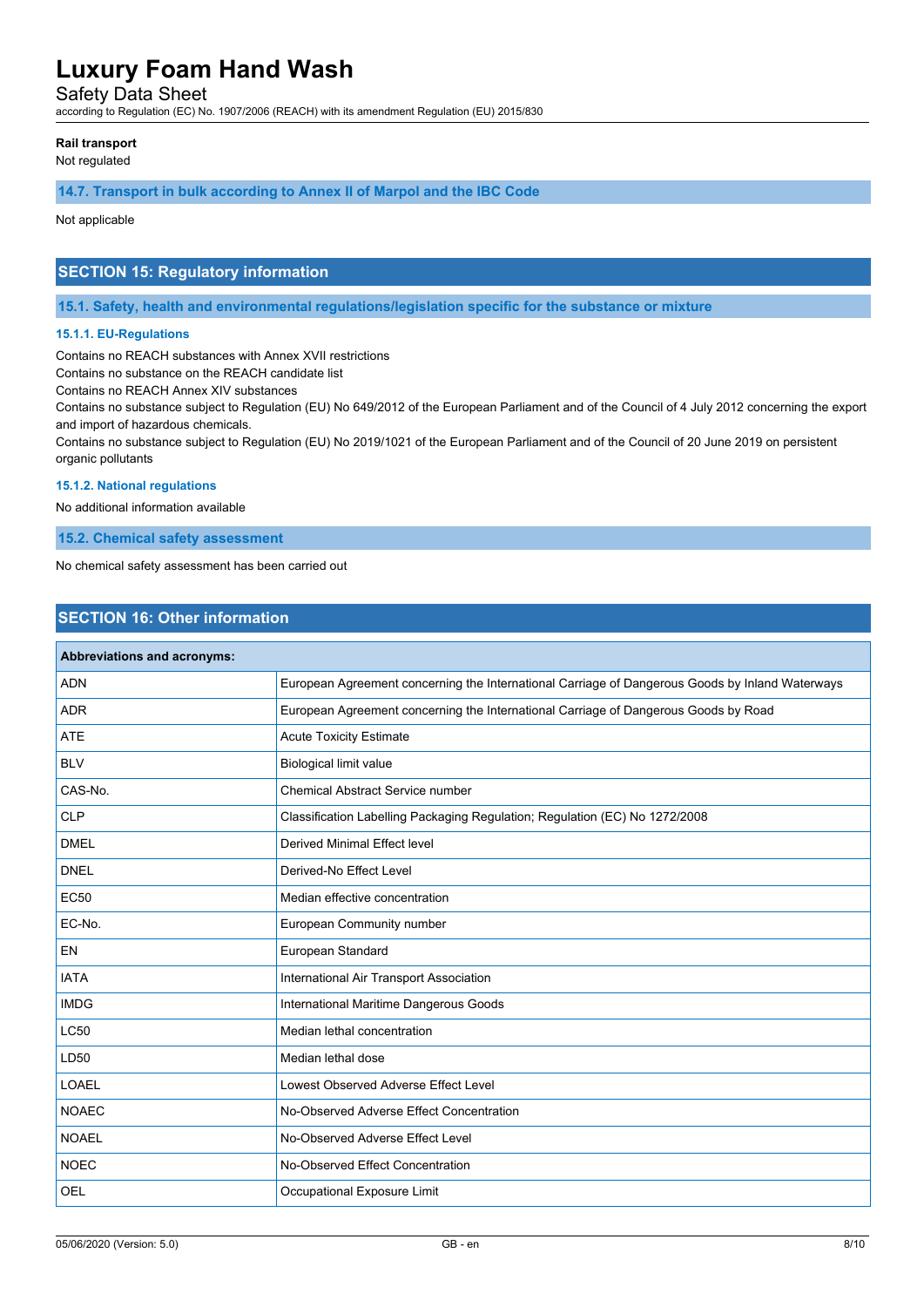### Safety Data Sheet

according to Regulation (EC) No. 1907/2006 (REACH) with its amendment Regulation (EU) 2015/830

| <b>PBT</b>   | Persistent Bioaccumulative Toxic                                                                  |
|--------------|---------------------------------------------------------------------------------------------------|
| <b>PNEC</b>  | <b>Predicted No-Effect Concentration</b>                                                          |
| <b>REACH</b> | Registration, Evaluation, Authorisation and Restriction of Chemicals Regulation (EC) No 1907/2006 |
| <b>RID</b>   | Regulations concerning the International Carriage of Dangerous Goods by Rail                      |
| <b>SDS</b>   | Safety Data Sheet                                                                                 |
| vPvB         | Very Persistent and Very Bioaccumulative                                                          |
| <b>WGK</b>   | <b>Water Hazard Class</b>                                                                         |
|              |                                                                                                   |

Other information : This product conforms to the cosmetic regulations (EC) No 1223/2009, as such an SDS is not required. This SDS is provided to communicate information for the handling of the product outside of normal use, based on CLP Regulations (EC) No 1272/2008.

| Full text of H- and EUH-statements:   |                                                                                                                                                          |
|---------------------------------------|----------------------------------------------------------------------------------------------------------------------------------------------------------|
| Acute Tox. 2 (Dermal)                 | Acute toxicity (dermal), Category 2                                                                                                                      |
| Acute Tox. 2 (Inhalation)             | Acute toxicity (inhal.), Category 2                                                                                                                      |
| Acute Tox. 3 (Inhalation: dust, mist) | Acute toxicity (inhalation: dust, mist) Category 3                                                                                                       |
| Acute Tox. 3 (Oral)                   | Acute toxicity (oral), Category 3                                                                                                                        |
| Aquatic Acute 1                       | Hazardous to the aquatic environment - Acute Hazard, Category 1                                                                                          |
| <b>Aquatic Chronic 1</b>              | Hazardous to the aquatic environment - Chronic Hazard, Category 1                                                                                        |
| <b>Aquatic Chronic 2</b>              | Hazardous to the aquatic environment - Chronic Hazard, Category 2                                                                                        |
| Aquatic Chronic 3                     | Hazardous to the aquatic environment - Chronic Hazard, Category 3                                                                                        |
| Eye Dam. 1                            | Serious eye damage/eye irritation, Category 1                                                                                                            |
| Eye Irrit. 2                          | Serious eye damage/eye irritation, Category 2                                                                                                            |
| Skin Corr. 1C                         | Skin corrosion/irritation, Category 1C                                                                                                                   |
| Skin Irrit, 2                         | Skin corrosion/irritation, Category 2                                                                                                                    |
| Skin Sens, 1A                         | Skin sensitisation, category 1A                                                                                                                          |
| H301                                  | Toxic if swallowed.                                                                                                                                      |
| H310                                  | Fatal in contact with skin.                                                                                                                              |
| H314                                  | Causes severe skin burns and eye damage.                                                                                                                 |
| H315                                  | Causes skin irritation.                                                                                                                                  |
| H317                                  | May cause an allergic skin reaction.                                                                                                                     |
| H318                                  | Causes serious eye damage.                                                                                                                               |
| H319                                  | Causes serious eye irritation.                                                                                                                           |
| H330                                  | Fatal if inhaled.                                                                                                                                        |
| H331                                  | Toxic if inhaled.                                                                                                                                        |
| H400                                  | Very toxic to aquatic life.                                                                                                                              |
| H410                                  | Very toxic to aquatic life with long lasting effects.                                                                                                    |
| H411                                  | Toxic to aquatic life with long lasting effects.                                                                                                         |
| H412                                  | Harmful to aquatic life with long lasting effects.                                                                                                       |
| <b>EUH208</b>                         | Contains reaction mass of 5-chloro-2-methyl-2H-isothiazol-3-one and 2-methyl-2H-isothiazol-3-one<br>(3:1)(55965-84-9). May produce an allergic reaction. |

SDS EU (REACH Annex II)